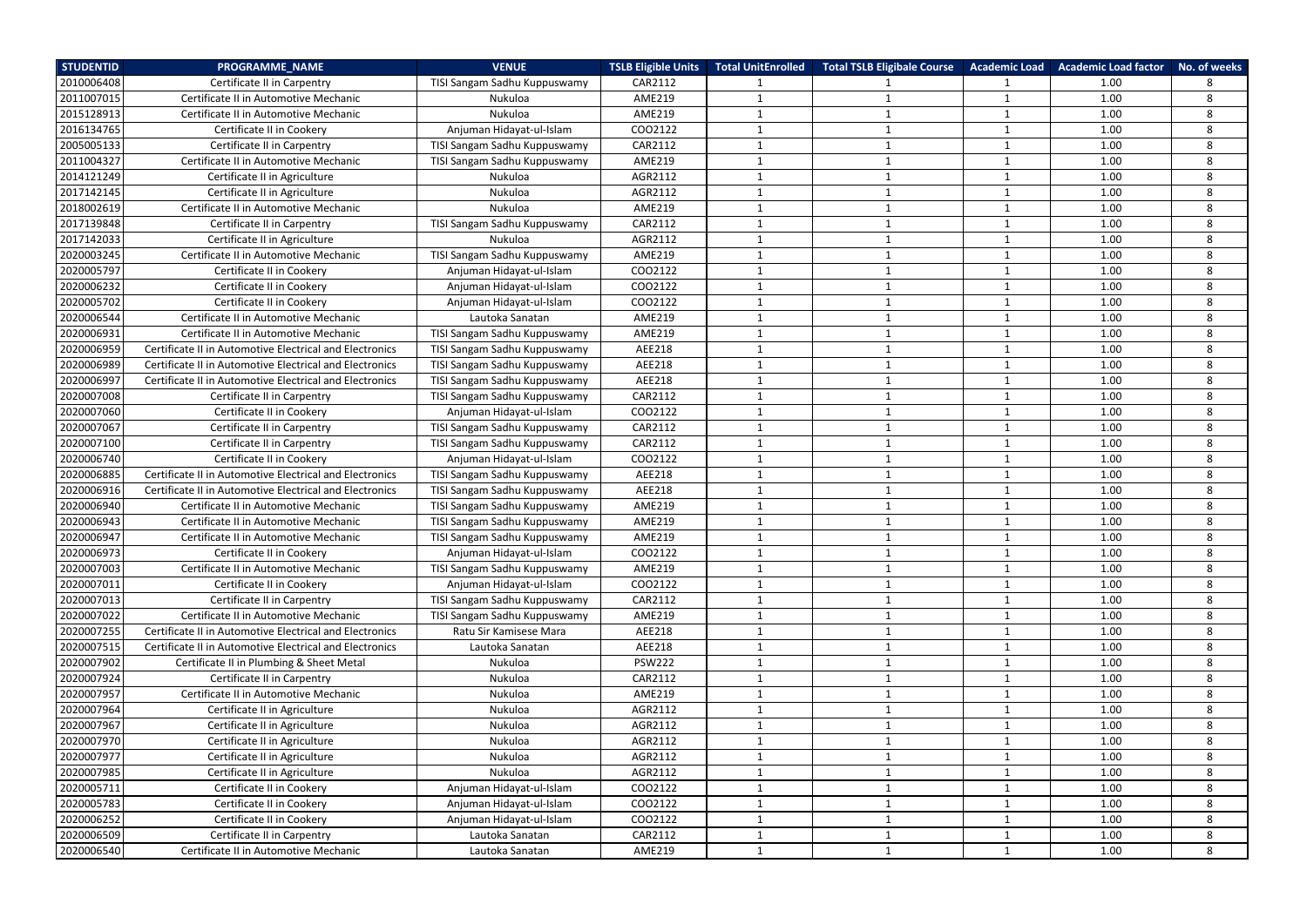| 2020006568               | Certificate II in Automotive Mechanic                                                                   | Lautoka Sanatan                                 | <b>AME219</b>           | $\mathbf{1}$                | $\mathbf 1$  | 1                       | 1.00         | 8      |
|--------------------------|---------------------------------------------------------------------------------------------------------|-------------------------------------------------|-------------------------|-----------------------------|--------------|-------------------------|--------------|--------|
| 2020006595               | Certificate II in Carpentry                                                                             | Lautoka Sanatan                                 | CAR2112                 |                             |              | -1                      | 1.00         | 8      |
| 2020006609               | Certificate II in Automotive Mechanic                                                                   | Lautoka Sanatan                                 | <b>AME219</b>           | $\mathbf{1}$                | 1            | 1                       | 1.00         | 8      |
| 2020006874               | Certificate II in Automotive Electrical and Electronics                                                 | TISI Sangam Sadhu Kuppuswamy                    | AEE218                  | $\mathbf 1$                 | 1            | $\mathbf{1}$            | 1.00         | 8      |
| 2020007102               | Certificate II in Carpentry                                                                             | TISI Sangam Sadhu Kuppuswamy                    | CAR2112                 | $\mathbf{1}$                | $\mathbf 1$  | $\overline{1}$          | 1.00         | 8      |
| 2020007133               | Certificate II in Cookery                                                                               | Anjuman Hidayat-ul-Islam                        | COO2122                 | -1                          | 1            | $\mathbf 1$             | 1.00         | 8      |
| 2020007240               | Certificate II in Automotive Mechanic                                                                   | Macuata-I-Cake                                  | <b>AME219</b>           | $\mathbf{1}$                | $\mathbf{1}$ | $\mathbf{1}$            | 1.00         | 8      |
| 2020007242               | Certificate II in Cookery                                                                               | Anjuman Hidayat-ul-Islam                        | COO2122                 |                             |              | $\mathbf{1}$            | 1.00         | 8      |
| 2020007244               | Certificate II in Automotive Mechanic                                                                   | Macuata-I-Cake                                  | <b>AME219</b>           | $\mathbf{1}$                | 1            | $\overline{1}$          | 1.00         | 8      |
| 2020007363               | Certificate II in Carpentry                                                                             | Lautoka Sanatan                                 | CAR2112                 | $\mathbf 1$                 | $\mathbf 1$  | $\overline{1}$          | 1.00         | 8      |
| 2020007755               | Certificate II in Cookery                                                                               | Anjuman Hidayat-ul-Islam                        | COO2122                 | $\mathbf 1$                 | $\mathbf{1}$ | -1                      | 1.00         | 8      |
| 2020007888               | Certificate II in Plumbing & Sheet Metal                                                                | Nukuloa                                         | <b>PSW222</b>           | $\mathbf{1}$                |              | $\mathbf{1}$            | 1.00         | 8      |
| 2020007893               | Certificate II in Plumbing & Sheet Metal                                                                | Nukuloa                                         | <b>PSW222</b>           | $\mathbf 1$                 |              | $\overline{\mathbf{1}}$ | 1.00         | 8      |
| 2020007911               | Certificate II in Plumbing & Sheet Metal                                                                | Nukuloa                                         | <b>PSW222</b>           | $\mathbf{1}$                | $\mathbf{1}$ | 1                       | 1.00         | 8      |
| 2020007927               | Certificate II in Carpentry                                                                             | Nukuloa                                         | CAR2112                 | $\mathbf{1}$                | 1            | 1                       | 1.00         | 8      |
| 2020007929               | Certificate II in Plumbing & Sheet Metal                                                                | Nukuloa                                         | <b>PSW222</b>           | -1                          | $\mathbf 1$  | 1                       | 1.00         | 8      |
| 2020007935               | Certificate II in Plumbing & Sheet Metal                                                                | Nukuloa                                         | <b>PSW222</b>           | $\mathbf{1}$                |              | $\mathbf{1}$            | 1.00         | 8      |
| 2020007938               | Certificate II in Automotive Electrical and Electronics                                                 | Nukuloa                                         | AEE218                  | $\mathbf{1}$                | $\mathbf{1}$ | $\mathbf{1}$            | 1.00         | 8      |
| 2020007962               | Certificate II in Carpentry                                                                             | Nukuloa                                         | CAR2112                 | $\mathbf{1}$                | 1            | $\mathbf{1}$            | 1.00         | 8      |
| 2020008004               | Certificate II in Agriculture                                                                           | Nukuloa                                         | AGR2112                 | $\mathbf 1$                 | $\mathbf 1$  | $\overline{1}$          | 1.00         | 8      |
| 2020008010               | Certificate II in Agriculture                                                                           | Nukuloa                                         | AGR2112                 |                             |              | $\mathbf{1}$            | 1.00         | 8      |
| 2020008041               | Certificate II in Automotive Electrical and Electronics                                                 | Nukuloa                                         | AEE218                  | $\mathbf{1}$                | $\mathbf{1}$ | 1                       | 1.00         | 8      |
| 2020008045               | Certificate II in Carpentry                                                                             | Nukuloa                                         | CAR2112                 |                             |              | $\mathbf{1}$            | 1.00         | 8      |
| 2020008064               | Certificate II in Carpentry                                                                             | Nukuloa                                         | CAR2112                 | $\mathbf{1}$                | $\mathbf{1}$ | $\overline{1}$          | 1.00         | 8      |
| 2020008073               | Certificate II in Automotive Mechanic                                                                   | Nukuloa                                         | <b>AME219</b>           | $\mathbf 1$                 | 1            | 1                       | 1.00         | 8      |
| 2020007999               | Certificate II in Agriculture                                                                           | Nukuloa                                         | AGR2112                 | $\mathbf 1$                 | 1            | $\overline{1}$          | 1.00         | 8      |
| 2020008036               | Certificate II in Automotive Electrical and Electronics                                                 | Nukuloa                                         | AEE218                  | -1                          | 1            | $\overline{1}$          | 1.00         | 8      |
| 2020008042               | Certificate II in Automotive Electrical and Electronics                                                 | Nukuloa                                         | AEE218                  | $\mathbf{1}$                | 1            | $\mathbf{1}$            | 1.00         | 8      |
| 2020008060               | Certificate II in Carpentry                                                                             | Nukuloa                                         | CAR2112                 |                             |              | $\mathbf{1}$            | 1.00         | 8      |
| 2020008068               | Certificate II in Plumbing & Sheet Metal                                                                | Nukuloa                                         | <b>PSW222</b>           | $\mathbf{1}$                | 1            | $\overline{1}$          | 1.00         | 8      |
| 2020008072               | Certificate II in Carpentry                                                                             | Nukuloa                                         | CAR2112                 |                             |              | $\mathbf 1$             | 1.00         | 8      |
| 2020008074               |                                                                                                         |                                                 |                         |                             |              |                         |              |        |
| 2020008082               | Certificate II in Automotive Mechanic<br>Certificate II in Automotive Mechanic                          | Nukuloa<br>Nukuloa                              | AME219<br><b>AME219</b> | -1                          | 1            | $\mathbf{1}$            | 1.00<br>1.00 | 8<br>8 |
| 2020008092               | Certificate II in Automotive Mechanic                                                                   | Nukuloa                                         | <b>AME219</b>           | $\mathbf{1}$                | 1            | $\mathbf{1}$            | 1.00         | 8      |
| 2020008094               | Certificate II in Automotive Mechanic                                                                   | Nukuloa                                         | <b>AME219</b>           | -1                          | 1            | 1                       | 1.00         | 8      |
| 2020006909               | Certificate II in Automotive Electrical and Electronics                                                 | TISI Sangam Sadhu Kuppuswamy                    | AEE218                  | $\mathbf{1}$                | 1            | 1                       | 1.00         | 8      |
| 2020006927               | Certificate II in Automotive Mechanic                                                                   | TISI Sangam Sadhu Kuppuswamy                    | <b>AME219</b>           | 1                           | 1            | $\mathbf{1}$            | 1.00         | 8      |
| 2020006932               | Certificate II in Automotive Mechanic                                                                   | TISI Sangam Sadhu Kuppuswamy                    | <b>AME219</b>           | $\mathbf{1}$                | 1            | $\mathbf{1}$            | 1.00         | 8      |
| 2020006939               | Certificate II in Automotive Electrical and Electronics                                                 | TISI Sangam Sadhu Kuppuswamy                    | AEE218                  | $\mathbf{1}$                | 1            | $\mathbf{1}$            | 1.00         | 8      |
| 2020006946               | Certificate II in Automotive Electrical and Electronics                                                 | TISI Sangam Sadhu Kuppuswamy                    | AEE218                  | -1                          | 1            | -1                      | 1.00         | 8      |
| 2020007024               | Certificate II in Automotive Mechanic                                                                   | TISI Sangam Sadhu Kuppuswamy                    | AME219                  | $\mathbf{1}$                |              | 1                       | 1.00         | 8      |
| 2020007026               | Certificate II in Automotive Mechanic                                                                   | TISI Sangam Sadhu Kuppuswamy                    | <b>AME219</b>           | $\mathbf{1}$                | 1            | $\mathbf{1}$            | 1.00         | 8      |
| 2020007054               | Certificate II in Carpentry                                                                             | TISI Sangam Sadhu Kuppuswamy                    | CAR2112                 |                             |              |                         | 1.00         | 8      |
| 2020007078               |                                                                                                         |                                                 | CAR2112                 | $\mathbf{1}$<br>-1          | $\mathbf{1}$ | $\mathbf{1}$<br>-1      | 1.00         | 8      |
|                          | Certificate II in Carpentry                                                                             | TISI Sangam Sadhu Kuppuswamy                    |                         |                             |              |                         |              |        |
| 2020007183<br>2020007640 | Certificate II in Automotive Electrical and Electronics<br>Certificate II in Electrical Fitter Mechanic | TISI Sangam Sadhu Kuppuswamy<br>Lautoka Sanatan | AEE218<br>EFM2112       | $\mathbf 1$<br>$\mathbf{1}$ | $\mathbf{1}$ | $\mathbf{1}$<br>1       | 1.00<br>1.00 | 8<br>8 |
| 2020007905               | Certificate II in Plumbing & Sheet Metal                                                                | Nukuloa                                         | <b>PSW222</b>           | $\mathbf{1}$                | 1            |                         | 1.00         | 8      |
| 2020007908               | Certificate II in Plumbing & Sheet Metal                                                                | Nukuloa                                         | <b>PSW222</b>           | 1                           | 1<br>1       | $\mathbf{1}$<br>1       | 1.00         | 8      |
| 2020007925               | Certificate II in Carpentry                                                                             | Nukuloa                                         | CAR2112                 | $\mathbf{1}$                |              |                         | 1.00         | 8      |
| 2020007931               | Certificate II in Carpentry                                                                             | Nukuloa                                         | CAR2112                 |                             | 1            | $\mathbf{1}$            | 1.00         | 8      |
|                          |                                                                                                         |                                                 |                         |                             |              | $\mathbf{1}$            |              |        |
| 2020007950               | Certificate II in Automotive Mechanic                                                                   | Nukuloa                                         | <b>AME219</b>           | $\mathbf{1}$                | 1            | $\mathbf{1}$            | 1.00         | 8      |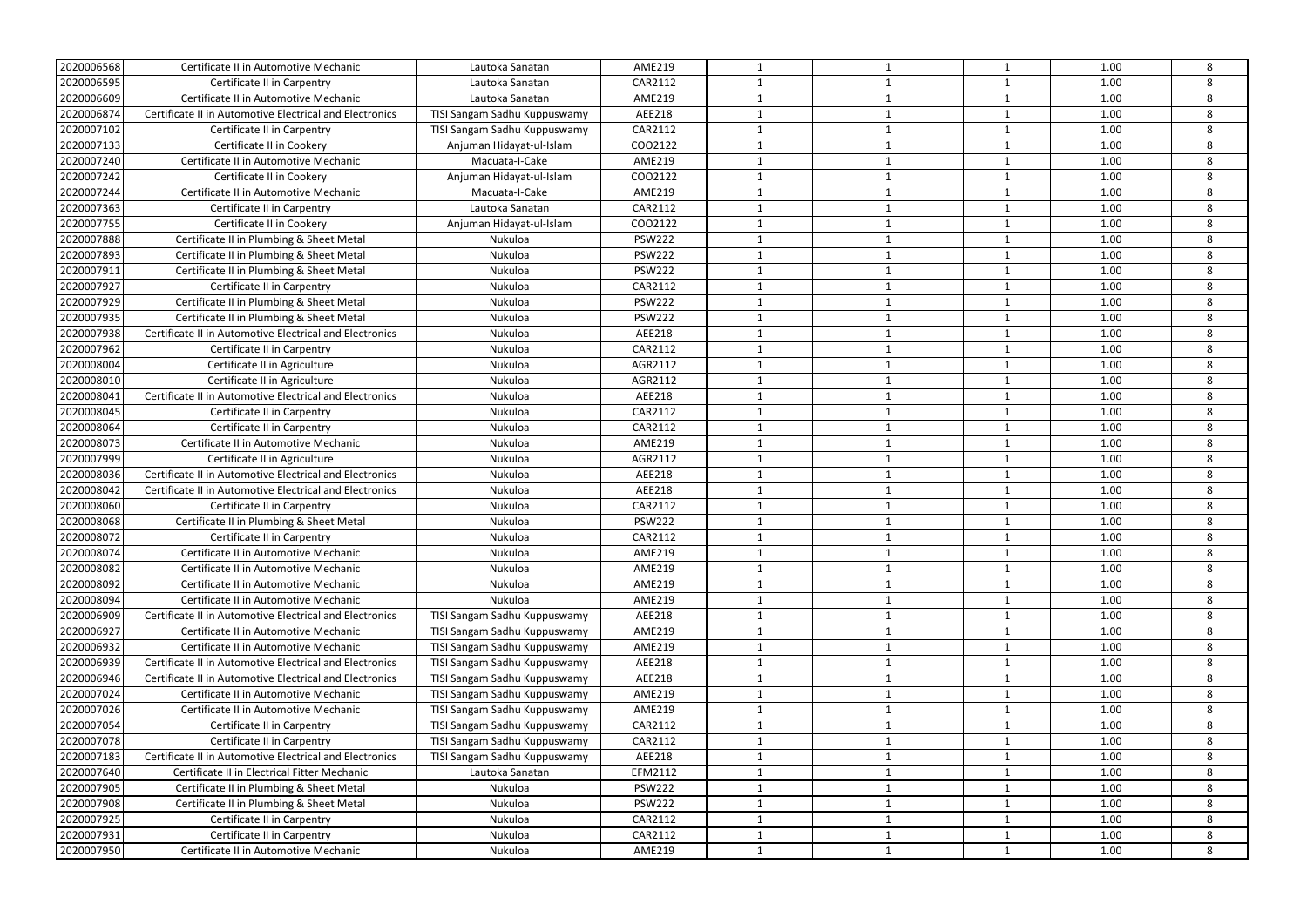| 2020007980 | Certificate II in Agriculture                           | Nukuloa                      | AGR2112       |              |              | $\mathbf{1}$            | 1.00 | 8 |
|------------|---------------------------------------------------------|------------------------------|---------------|--------------|--------------|-------------------------|------|---|
| 2020007994 | Certificate II in Agriculture                           | Nukuloa                      | AGR2112       |              |              | $\overline{\mathbf{1}}$ | 1.00 | 8 |
| 2020008000 | Certificate II in Agriculture                           | Nukuloa                      | AGR2112       |              | $\mathbf 1$  | $\overline{\mathbf{1}}$ | 1.00 | 8 |
| 2020008003 | Certificate II in Agriculture                           | Nukuloa                      | AGR2112       |              | $\mathbf{1}$ | $\mathbf 1$             | 1.00 | 8 |
| 2020008005 | Certificate II in Agriculture                           | Nukuloa                      | AGR2112       |              | 1            | $\overline{1}$          | 1.00 | 8 |
|            |                                                         |                              |               | $\mathbf 1$  | -1           | $\overline{\mathbf{1}}$ |      | 8 |
| 2020008007 | Certificate II in Agriculture                           | Nukuloa                      | AGR2112       |              |              |                         | 1.00 |   |
| 2020008012 | Certificate II in Agriculture                           | Nukuloa                      | AGR2112       |              | 1            | -1                      | 1.00 | 8 |
| 2020008026 | Certificate II in Automotive Electrical and Electronics | Nukuloa                      | AEE218        |              | $\mathbf 1$  | 1                       | 1.00 | 8 |
| 2020008049 | Certificate II in Carpentry                             | Nukuloa                      | CAR2112       |              | $\mathbf 1$  | $\mathbf{1}$            | 1.00 | 8 |
| 2020006238 | Certificate II in Cookery                               | Anjuman Hidayat-ul-Islam     | COO2122       | $\mathbf 1$  | -1           | $\overline{\mathbf{1}}$ | 1.00 | 8 |
| 2020006437 | Certificate II in Electrical Fitter Mechanic            | Lautoka Sanatan              | EFM2112       |              |              |                         | 1.00 | 8 |
| 2020006487 | Certificate II in Carpentry                             | Lautoka Sanatan              | CAR2112       |              | 1            | $\mathbf 1$             | 1.00 | 8 |
| 2020006599 | Certificate II in Automotive Electrical and Electronics | Lautoka Sanatan              | AEE218        |              | 1            | $\mathbf{1}$            | 1.00 | 8 |
| 2020006621 | Certificate II in Electrical Fitter Mechanic            | Lautoka Sanatan              | EFM2112       |              | -1           | $\mathbf{1}$            | 1.00 | 8 |
| 2020005748 | Certificate II in Cookery                               | Anjuman Hidayat-ul-Islam     | COO2122       | 1            | -1           | $\overline{\mathbf{1}}$ | 1.00 | 8 |
| 2020005872 | Certificate II in Cookery                               | Anjuman Hidayat-ul-Islam     | COO2122       |              | $\mathbf 1$  | $\overline{1}$          | 1.00 | 8 |
| 2020006847 | Certificate II in Electrical Fitter Mechanic            | Nadroga/Navosa Provincial    | EFM2112       |              |              | $\mathbf{1}$            | 1.00 | 8 |
| 2020008063 | Certificate II in Carpentry                             | Nukuloa                      | CAR2112       | $\mathbf{1}$ | $\mathbf{1}$ | $\overline{\mathbf{1}}$ | 1.00 | 8 |
| 2020008070 | Certificate II in Carpentry                             | Nukuloa                      | CAR2112       | 1            | $\mathbf 1$  | $\overline{\mathbf{1}}$ | 1.00 | 8 |
| 2020008084 | Certificate II in Automotive Mechanic                   | Nukuloa                      | <b>AME219</b> |              |              | -1                      | 1.00 | 8 |
| 2020008093 | Certificate II in Automotive Mechanic                   | Ratu Epeli Ravoka            | <b>AME219</b> |              | -1           | $\overline{\mathbf{1}}$ | 1.00 | 8 |
| 2020008110 | Certificate II in Automotive Electrical and Electronics | Lautoka Sanatan              | AEE218        |              | -1           | $\overline{1}$          | 1.00 | 8 |
| 2020006908 | Certificate II in Automotive Electrical and Electronics | TISI Sangam Sadhu Kuppuswamy | AEE218        | $\mathbf{1}$ | 1            | $\overline{1}$          | 1.00 | 8 |
| 2020007000 | Certificate II in Automotive Mechanic                   | TISI Sangam Sadhu Kuppuswamy | <b>AME219</b> | $\mathbf 1$  | $\mathbf 1$  | $\overline{1}$          | 1.00 | 8 |
| 2020007056 | Certificate II in Carpentry                             | TISI Sangam Sadhu Kuppuswamy | CAR2112       |              | $\mathbf 1$  | $\mathbf{1}$            | 1.00 | 8 |
| 2020007068 | Certificate II in Carpentry                             | TISI Sangam Sadhu Kuppuswamy | CAR2112       |              | 1            | $\overline{1}$          | 1.00 | 8 |
| 2020007187 | Certificate II in Cookery                               | Anjuman Hidayat-ul-Islam     | COO2122       | $\mathbf 1$  | $\mathbf{1}$ | $\overline{\mathbf{1}}$ | 1.00 | 8 |
| 2020007196 | Certificate II in Automotive Mechanic                   | TISI Sangam Sadhu Kuppuswamy | <b>AME219</b> | 1            | 1            | -1                      | 1.00 | 8 |
| 2020007272 | Certificate II in Automotive Mechanic                   | Macuata-I-Cake               | <b>AME219</b> |              | $\mathbf 1$  | 1                       | 1.00 | 8 |
| 2020007362 | Certificate II in Cookery                               | Anjuman Hidayat-ul-Islam     | COO2122       |              | 1            | $\mathbf{1}$            | 1.00 | 8 |
|            |                                                         |                              |               | $\mathbf 1$  | -1           | $\overline{1}$          |      |   |
| 2020007375 | Certificate II in Carpentry                             | Lautoka Sanatan              | CAR2112       |              |              |                         | 1.00 | 8 |
| 2020007624 | Certificate II in Automotive Electrical and Electronics | Lautoka Sanatan              | AEE218        |              |              |                         | 1.00 | 8 |
| 2020007879 | Certificate II in Agriculture                           | Nukuloa                      | AGR2112       | $\mathbf{1}$ | 1            | $\mathbf{1}$            | 1.00 | 8 |
| 2020007901 | Certificate II in Plumbing & Sheet Metal                | Nukuloa                      | <b>PSW222</b> |              | 1            | $\mathbf{1}$            | 1.00 | 8 |
| 2020007915 | Certificate II in Plumbing & Sheet Metal                | Nukuloa                      | <b>PSW222</b> |              | 1            | -1                      | 1.00 | 8 |
| 2020007953 | Certificate II in Automotive Mechanic                   | Nukuloa                      | AME219        |              | -1           | -1                      | 1.00 | 8 |
| 2020008028 | Certificate II in Automotive Electrical and Electronics | Nukuloa                      | AEE218        | 1            | 1            | 1                       | 1.00 | 8 |
| 2020008050 | Certificate II in Carpentry                             | Nukuloa                      | CAR2112       |              |              | $\mathbf{1}$            | 1.00 | 8 |
| 2020008057 | Certificate II in Carpentry                             | Nukuloa                      | CAR2112       | $\mathbf{1}$ | 1            | $\overline{\mathbf{1}}$ | 1.00 | 8 |
| 2020008078 | Certificate II in Automotive Mechanic                   | Nukuloa                      | <b>AME219</b> |              | -1           | -1                      | 1.00 | 8 |
| 2020008083 | Certificate II in Automotive Mechanic                   | Nukuloa                      | <b>AME219</b> |              |              | -1                      | 1.00 | 8 |
| 2020008096 | Certificate II in Automotive Mechanic                   | Nukuloa                      | <b>AME219</b> |              | 1            | $\overline{\mathbf{1}}$ | 1.00 | 8 |
| 2020008418 | Certificate II in Automotive Mechanic                   | TISI Sangam Sadhu Kuppuswamy | <b>AME219</b> |              | 1            | $\mathbf{1}$            | 1.00 | 8 |
| 2020006869 | Certificate II in Automotive Mechanic                   | TISI Sangam Sadhu Kuppuswamy | AME219        | $\mathbf{1}$ | 1            | $\overline{1}$          | 1.00 | 8 |
| 2020006880 | Certificate II in Automotive Electrical and Electronics | TISI Sangam Sadhu Kuppuswamy | AEE218        |              | 1            | -1                      | 1.00 | 8 |
| 2020006914 | Certificate II in Automotive Electrical and Electronics | TISI Sangam Sadhu Kuppuswamy | AEE218        |              | 1            | $\mathbf 1$             | 1.00 | 8 |
| 2020006920 | Certificate II in Automotive Electrical and Electronics | TISI Sangam Sadhu Kuppuswamy | AEE218        |              | 1            | $\mathbf{1}$            | 1.00 | 8 |
| 2020006965 | Certificate II in Automotive Electrical and Electronics | TISI Sangam Sadhu Kuppuswamy | AEE218        | -1           | 1            | $\overline{1}$          | 1.00 | 8 |
| 2020006967 | Certificate II in Cookery                               | Anjuman Hidayat-ul-Islam     | COO2122       | $\mathbf 1$  | 1            | -1                      | 1.00 | 8 |
| 2020006978 | Certificate II in Automotive Electrical and Electronics | TISI Sangam Sadhu Kuppuswamy | AEE218        |              | 1            | $\mathbf{1}$            | 1.00 | 8 |
| 2020006979 | Certificate II in Carpentry                             | TISI Sangam Sadhu Kuppuswamy | CAR2112       |              | 1            | $\mathbf{1}$            | 1.00 | 8 |
|            |                                                         |                              |               |              |              |                         |      |   |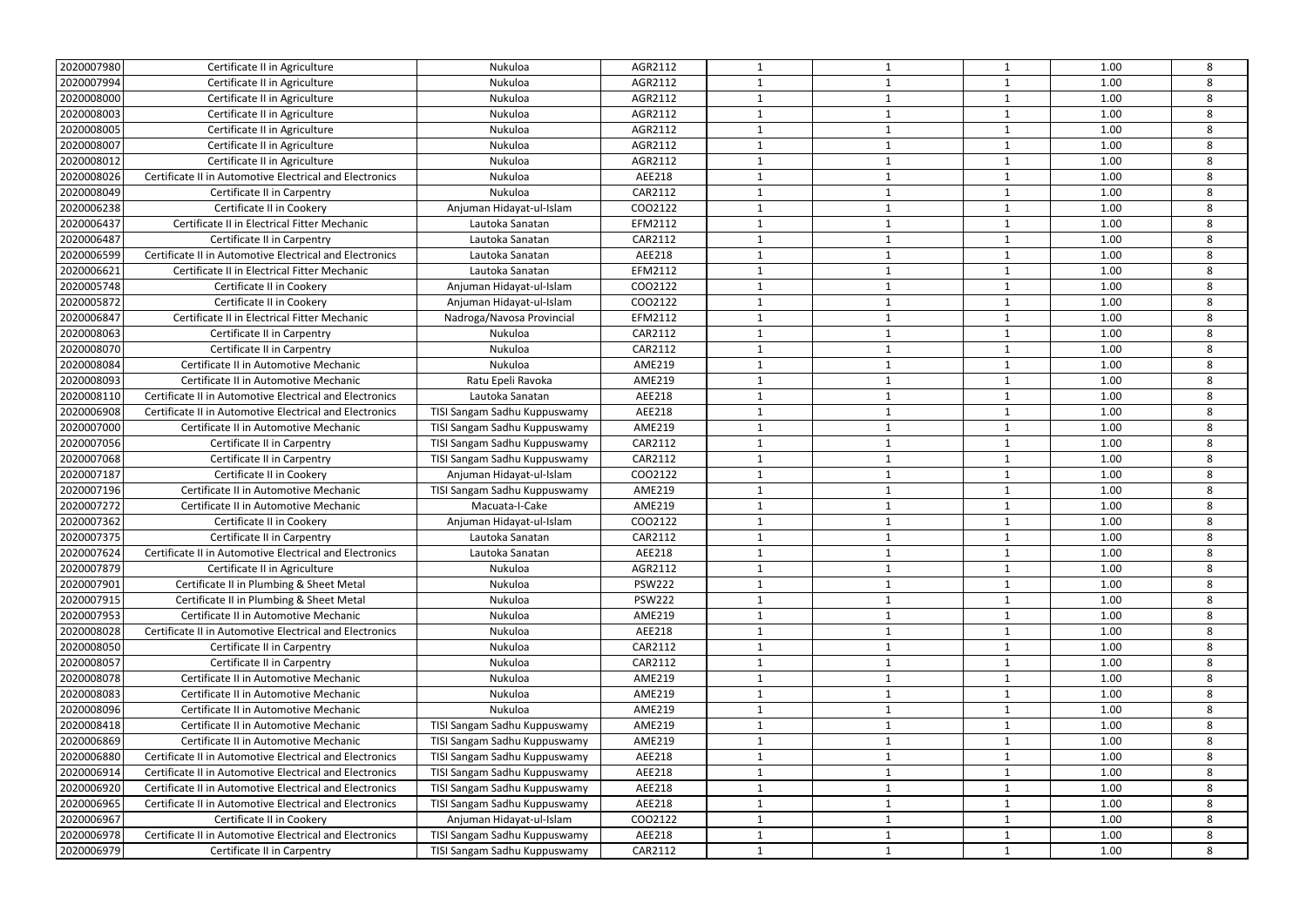| 2020007004 | Certificate II in Cookery                               | Anjuman Hidayat-ul-Islam     | COO2122       | $\mathbf 1$  | -1           | 1                       | 1.00 | 8 |
|------------|---------------------------------------------------------|------------------------------|---------------|--------------|--------------|-------------------------|------|---|
| 2020007005 | Certificate II in Automotive Electrical and Electronics | TISI Sangam Sadhu Kuppuswamy | AEE218        |              |              | $\overline{1}$          | 1.00 | 8 |
| 2020007007 | Certificate II in Automotive Mechanic                   | TISI Sangam Sadhu Kuppuswamy | <b>AME219</b> |              | 1            | $\mathbf{1}$            | 1.00 | 8 |
| 2020007015 | Certificate II in Automotive Mechanic                   | TISI Sangam Sadhu Kuppuswamy | <b>AME219</b> |              | 1            | 1                       | 1.00 | 8 |
| 2020007016 | Certificate II in Cookery                               | Anjuman Hidayat-ul-Islam     | COO2122       | -1           | -1           | $\overline{1}$          | 1.00 | 8 |
| 2020007020 | Certificate II in Automotive Mechanic                   | TISI Sangam Sadhu Kuppuswamy | <b>AME219</b> |              | -1           | -1                      | 1.00 | 8 |
| 2020007058 | Certificate II in Carpentry                             | TISI Sangam Sadhu Kuppuswamy | CAR2112       | $\mathbf 1$  | $\mathbf 1$  | $\mathbf{1}$            | 1.00 | 8 |
| 2020007295 | Certificate II in Carpentry                             | Macuata-I-Cake               | CAR2112       |              |              | $\mathbf{1}$            | 1.00 | 8 |
| 2020007301 | Certificate II in Carpentry                             | Macuata-I-Cake               | CAR2112       | $\mathbf{1}$ | $\mathbf{1}$ | $\overline{1}$          | 1.00 | 8 |
| 2020007345 | Certificate II in Automotive Electrical and Electronics | Lautoka Sanatan              | AEE218        | 1            | $\mathbf 1$  | $\overline{1}$          | 1.00 | 8 |
| 2020007395 | Certificate II in Automotive Mechanic                   | Lautoka Sanatan              | <b>AME219</b> |              | -1           | -1                      | 1.00 | 8 |
| 2020007881 | Certificate II in Plumbing & Sheet Metal                | Nukuloa                      | <b>PSW222</b> |              |              | $\mathbf{1}$            | 1.00 | 8 |
| 2020007885 | Certificate II in Carpentry                             | Nukuloa                      | CAR2112       |              | -1           | $\overline{1}$          | 1.00 | 8 |
| 2020007891 | Certificate II in Plumbing & Sheet Metal                | Nukuloa                      | <b>PSW222</b> | $\mathbf 1$  | $\mathbf{1}$ | $\mathbf{1}$            | 1.00 | 8 |
| 2020007939 | Certificate II in Automotive Electrical and Electronics | Nukuloa                      | AEE218        | 1            | 1            | $\mathbf{1}$            | 1.00 | 8 |
| 2020007945 | Certificate II in Automotive Mechanic                   | Nukuloa                      | <b>AME219</b> |              | $\mathbf 1$  | $\overline{1}$          | 1.00 | 8 |
| 2020007958 | Certificate II in Automotive Electrical and Electronics | Nukuloa                      | AEE218        |              | 1            | $\mathbf{1}$            | 1.00 | 8 |
| 2020006924 | Certificate II in Automotive Mechanic                   | TISI Sangam Sadhu Kuppuswamy | <b>AME219</b> | $\mathbf{1}$ | $\mathbf 1$  | $\mathbf{1}$            | 1.00 | 8 |
| 2020006941 | Certificate II in Carpentry                             | TISI Sangam Sadhu Kuppuswamy | CAR2112       |              | 1            | $\overline{1}$          | 1.00 | 8 |
| 2020006970 | Certificate II in Carpentry                             | TISI Sangam Sadhu Kuppuswamy | CAR2112       |              | $\mathbf 1$  | $\mathbf{1}$            | 1.00 | 8 |
| 2020006986 | Certificate II in Carpentry                             | TISI Sangam Sadhu Kuppuswamy | CAR2112       |              | 1            | $\overline{1}$          | 1.00 | 8 |
| 2020007055 | Certificate II in Cookery                               | Anjuman Hidayat-ul-Islam     | COO2122       | $\mathbf{1}$ | $\mathbf 1$  | 1                       | 1.00 | 8 |
| 2020007063 | Certificate II in Carpentry                             | TISI Sangam Sadhu Kuppuswamy | CAR2112       |              |              | $\overline{\mathbf{1}}$ | 1.00 | 8 |
| 2020007112 | Certificate II in Automotive Mechanic                   | TISI Sangam Sadhu Kuppuswamy | <b>AME219</b> |              | $\mathbf 1$  | $\overline{1}$          | 1.00 | 8 |
| 2020007200 | Certificate II in Automotive Mechanic                   | TISI Sangam Sadhu Kuppuswamy | <b>AME219</b> |              | 1            | $\mathbf{1}$            | 1.00 | 8 |
| 2020007318 | Certificate II in Carpentry                             | Macuata-I-Cake               | CAR2112       |              | -1           | $\overline{1}$          | 1.00 | 8 |
| 2020007344 | Certificate II in Automotive Electrical and Electronics | Lautoka Sanatan              | AEE218        |              | -1           | $\overline{\mathbf{1}}$ | 1.00 | 8 |
| 2020007613 | Certificate II in Automotive Mechanic                   | Ratu Epeli Ravoka            | <b>AME219</b> | 1            | $\mathbf 1$  | $\mathbf{1}$            | 1.00 | 8 |
| 2020007886 | Certificate II in Carpentry                             | Nukuloa                      | CAR2112       |              |              | $\mathbf{1}$            | 1.00 | 8 |
| 2020007961 | Certificate II in Carpentry                             | Nukuloa                      | CAR2112       | $\mathbf{1}$ | 1            | $\overline{\mathbf{1}}$ | 1.00 | 8 |
| 2020007974 | Certificate II in Agriculture                           | Nukuloa                      | AGR2112       |              |              | -1                      | 1.00 | 8 |
| 2020007983 | Certificate II in Agriculture                           | <b>Nukuloa</b>               | AGR2112       |              |              |                         | 1.00 | 8 |
| 2020007987 | Certificate II in Agriculture                           | Nukuloa                      | AGR2112       |              | 1            | $\mathbf{1}$            | 1.00 | 8 |
| 2020007990 | Certificate II in Agriculture                           | Nukuloa                      | AGR2112       |              | 1            | 1                       | 1.00 | 8 |
| 2020008006 | Certificate II in Agriculture                           | Nukuloa                      | AGR2112       | $\mathbf{1}$ | 1            | $\overline{\mathbf{1}}$ | 1.00 | 8 |
| 2020008019 | Certificate II in Automotive Electrical and Electronics | Nukuloa                      | AEE218        | $\mathbf 1$  | 1            | 1                       | 1.00 | 8 |
| 2020008021 | Certificate II in Automotive Electrical and Electronics | Nukuloa                      | AEE218        |              | 1            | $\mathbf{1}$            | 1.00 | 8 |
| 2020008029 | Certificate II in Automotive Electrical and Electronics | Nukuloa                      | AEE218        | 1            | 1            | $\mathbf{1}$            | 1.00 | 8 |
| 2020008032 | Certificate II in Automotive Electrical and Electronics | Nukuloa                      | AEE218        | $\mathbf{1}$ | 1            | $\mathbf{1}$            | 1.00 | 8 |
| 2020008076 | Certificate II in Automotive Mechanic                   | Nukuloa                      | <b>AME219</b> |              | -1           | -1                      | 1.00 | 8 |
| 2020008091 | Certificate II in Automotive Mechanic                   | Nukuloa                      | <b>AME219</b> |              | 1            | $\mathbf{1}$            | 1.00 | 8 |
| 2020008114 | Certificate II in Automotive Mechanic                   | Ratu Epeli Ravoka            | AME219        |              | 1            | 1                       | 1.00 | 8 |
| 2020008382 | Certificate II in Automotive Mechanic                   | Lautoka Sanatan              | <b>AME219</b> | $\mathbf{1}$ | $\mathbf{1}$ | $\mathbf{1}$            | 1.00 | 8 |
| 2020007896 | Certificate II in Plumbing & Sheet Metal                | Nukuloa                      | <b>PSW222</b> |              | 1            | $\overline{1}$          | 1.00 | 8 |
| 2020007917 | Certificate II in Plumbing & Sheet Metal                | Nukuloa                      | <b>PSW222</b> |              | $\mathbf 1$  | $\overline{\mathbf{1}}$ | 1.00 | 8 |
| 2020007942 | Certificate II in Automotive Electrical and Electronics | Nukuloa                      | AEE218        |              | 1            | 1                       | 1.00 | 8 |
| 2020007965 | Certificate II in Agriculture                           | Nukuloa                      | AGR2112       | 1            | 1            | 1                       | 1.00 | 8 |
| 2020007981 | Certificate II in Agriculture                           | Nukuloa                      | AGR2112       |              | 1            | $\overline{1}$          | 1.00 | 8 |
| 2020007986 | Certificate II in Agriculture                           | Nukuloa                      | AGR2112       | 1            | 1            | 1                       | 1.00 | 8 |
| 2020008002 | Certificate II in Agriculture                           | Nukuloa                      | AGR2112       |              |              | $\mathbf 1$             | 1.00 | 8 |
| 2020008017 | Certificate II in Automotive Electrical and Electronics | Nukuloa                      | AEE218        | $\mathbf{1}$ | 1            | $\mathbf{1}$            | 1.00 | 8 |